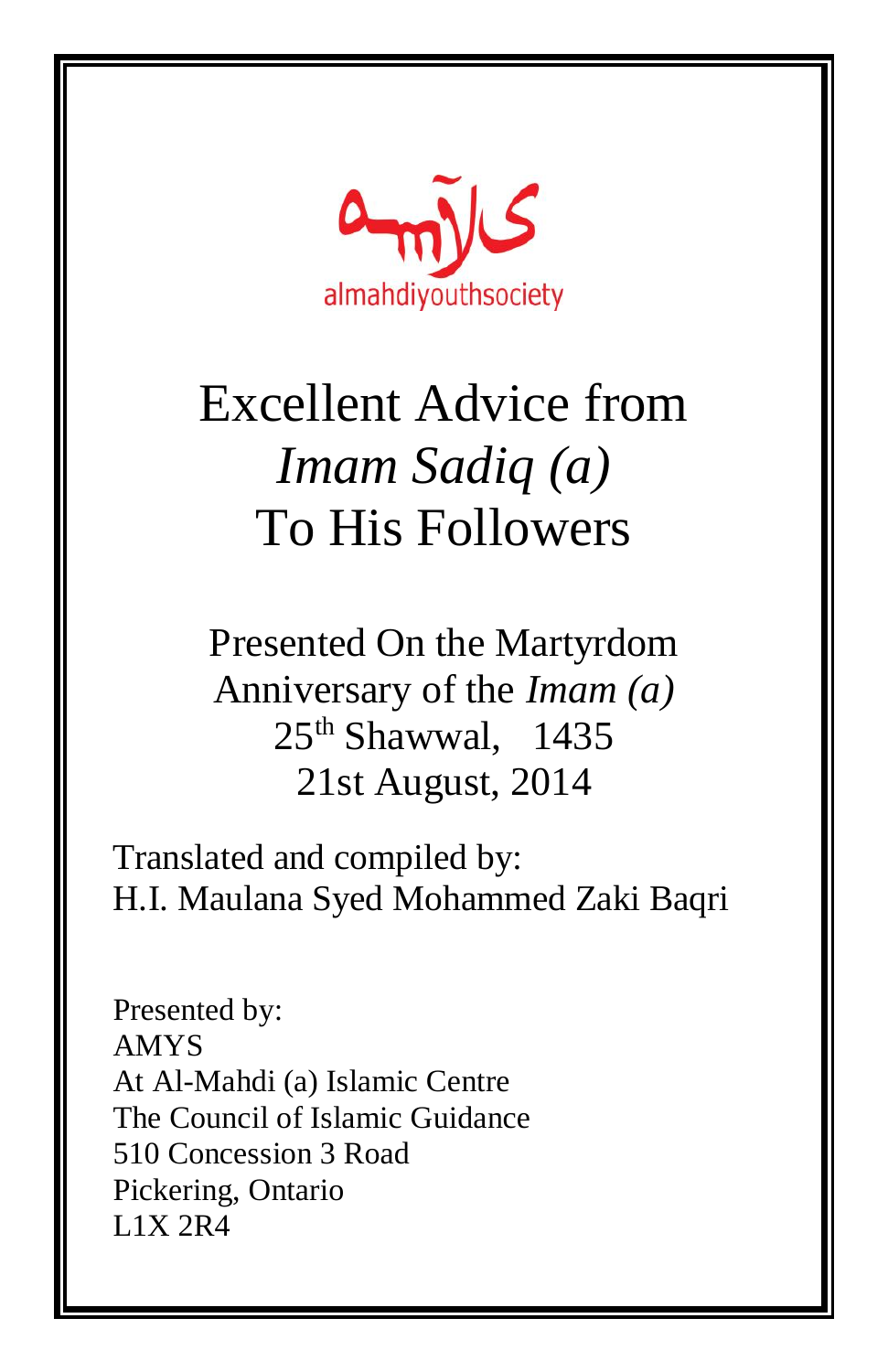Ismail Bin Jabir says: "Imam Sadiq (a) wrote a letter to his friends and commanded them to go through it. They should make it as a blueprint of their lives." The friends and followers kept it in their prayer rooms and they would read it after Salat.

Ismail Bin Mukhallad Sarraj also stressed that this letter of advice to the followers is from Imam Sadiq (a).

## *In the name of Allah, the Beneficent, the Merciful.*

Seek from your Lord well being for yourselves and always be calm and peaceful. Be modest, meek, and avoid that which your excellent predecessors used to avoid. Let not your tongue indulge in lying, accusation, and be contaminated with sins. Protecting your tongue from that which your Lord has prohibited is good for you in the eyes of your Lord. Polluting it with that which your Lord has forbidden will bring for you annihilation and cause animosity of your Lord; on the day of Judgment it will make you deaf, dumb and blind, as He has promised in His Holy Book:

ُهْم الَ يَ ْر ِجعُو َن ْكٌم ُع ْم ٌى فَ ُب مٌّصُ"» *Deaf, dumb, and blind, they will not*   $return$ " $(2:18)$ «صنُمٌّ بُكْمٌ عُمْ*ىٌ* فَ*ّ* نَ وُ « قلِعْ َي*Deaf, dumb, and blind, they are void of wisdom*." (2:171) «وَلاَ يُؤْذَنُ لَهُمْ فَيَعْتَذِرُونَ؛ » "*Nor are they given permission to apologize*" (77:36)

Don't ever allow yourself to do something which is forbidden by your Lord. Be quiet until there is reward from your Lord or you might lose the benefit of the Hereafter.

Praise and glorify your Lord in abundance, cry out in His threshold. Seek the excellence from Him, the excellence which cannot be comprehended by anyone. Occupy yourself in improvement of your tongue in these actions. Keep your tongue away from those utterances that are useless. If a speaker dies without repentance for the false utterances which have been uttered, they will remain in Hell fire for ever. Indulge in abundant supplication; for the seeker of wishes there is no better source like that of supplicating while crying out for their needs. Search and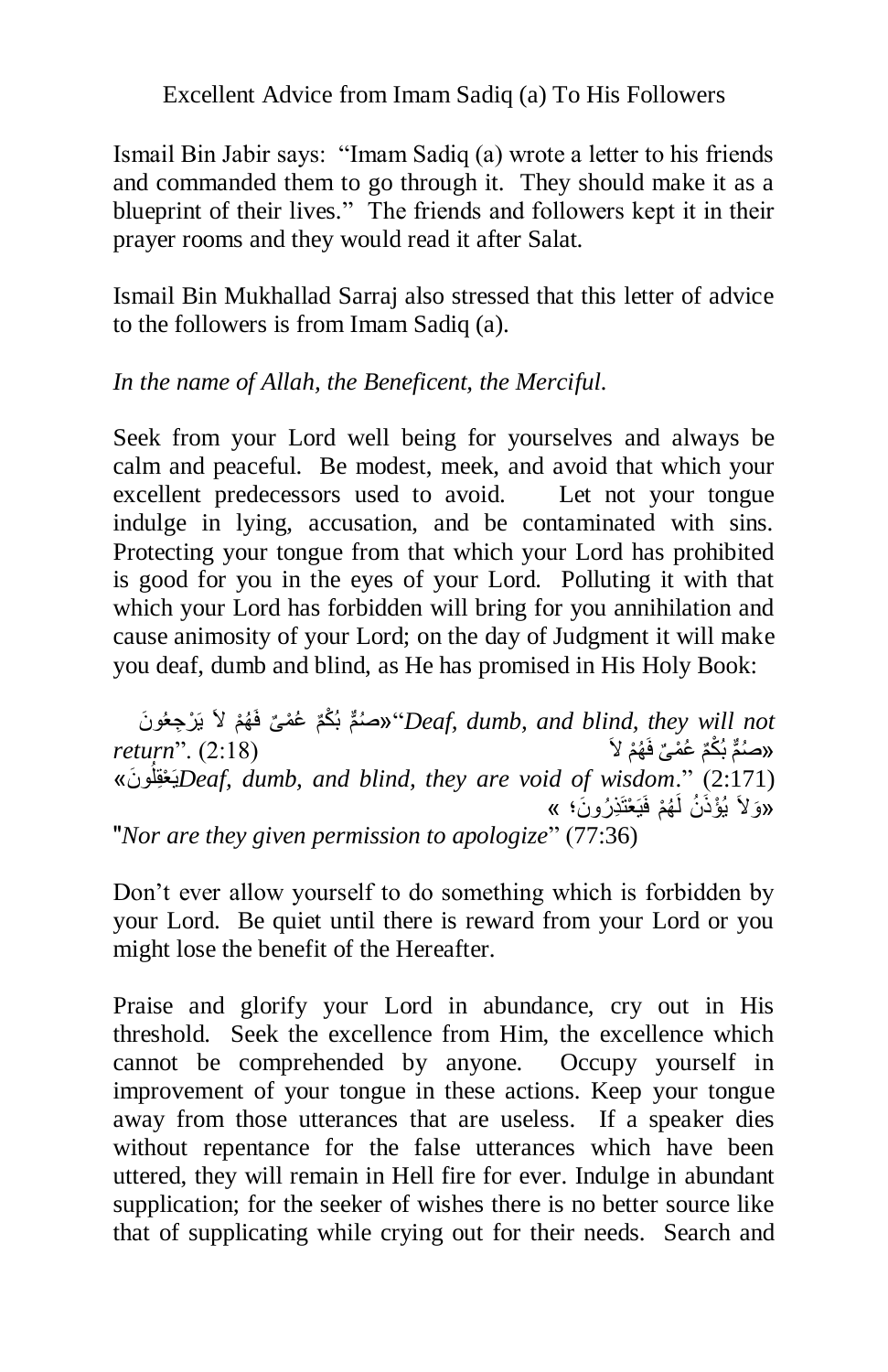attain whatever He encouraged (in His Book), answer to His call so that you may be successful and avoid His chastisement. Do not be attracted to those things which have been prohibited to you; whoever penetrates the barrier of forbidden things the Lord will put a curtain between them and the sustenance and pleasures of Heaven.

How flawed is the person who commits a sin; he follows the pleasures of this fast diminishing, short lived worldly life and prefers it to the everlasting life of the Hereafter.

Shame on such people! Unsuccessful, wrong and judgmental, they will be ill fated in the presence of their Lord on the Day of Resurrection. Seek refuge in your Lord, lest He include you with these kinds of groups on the Day of Judgment. We and you have no power unless our Lord is merciful and bountiful on us.

O People of Salvation! Be careful of your duties towards Allah. Your Lord will never complete your provisions until you bear the pain as the pious people before you have beared; a test of yourselves and your wealth. You will see persecution from the enemies of Allah. Bear it with patience, they will humiliate you, but you should put out the fire of your anger in order to reach the excellence of the Pleasure of Allah and for the Everlasting Abode. To the extent they may call your faith wrong and accuse you of falsehood and in such situations you should be forbearant, as these tidings have been ascended to the Prophet (s) through Gabriel:

فَاصْبِرْ كَمَا صَبَرَ أُوَّلُوا الْعَزْمِ مِنْ الرُّسُلِ وَلاَ تَسْتَعْجِلْ لَهُمْ، ُ ْ "*Therefore, be patient like the messengers before you who possessed strength and resorted to patience*." (46:35) and says: «وَلَقَدْ ۚ كُٰذِّبَتْ رُسُلٌ مِنْ قَبْلِكَ فَصَبَرُوا ۚعَلَى مَا كُٰذِّبُوا وَأُوذُوا حَتَّى أَتَاهُمْ نَصْرُنَا وَلاَ ا<br>أ َ ْ

مُبَدِّلَ لِكَلِمَاتِ الله وَلَقَدْ جَاءَكَ مِنْ نَبَإِ الْمُرْسَلِينَ، ا<br>ءِ "*Messengers before you have been rejected, and they steadfastly persevered in the face of rejection. They were persecuted until our victory came to them. Such is Allah's system that will never change. The history of My messengers thus sets the precedents for you*." (6:34)

In such situations always reflect and clearly understand the purpose; whoever neglects these things and all of the commandments of Allah neglects which has been commanded in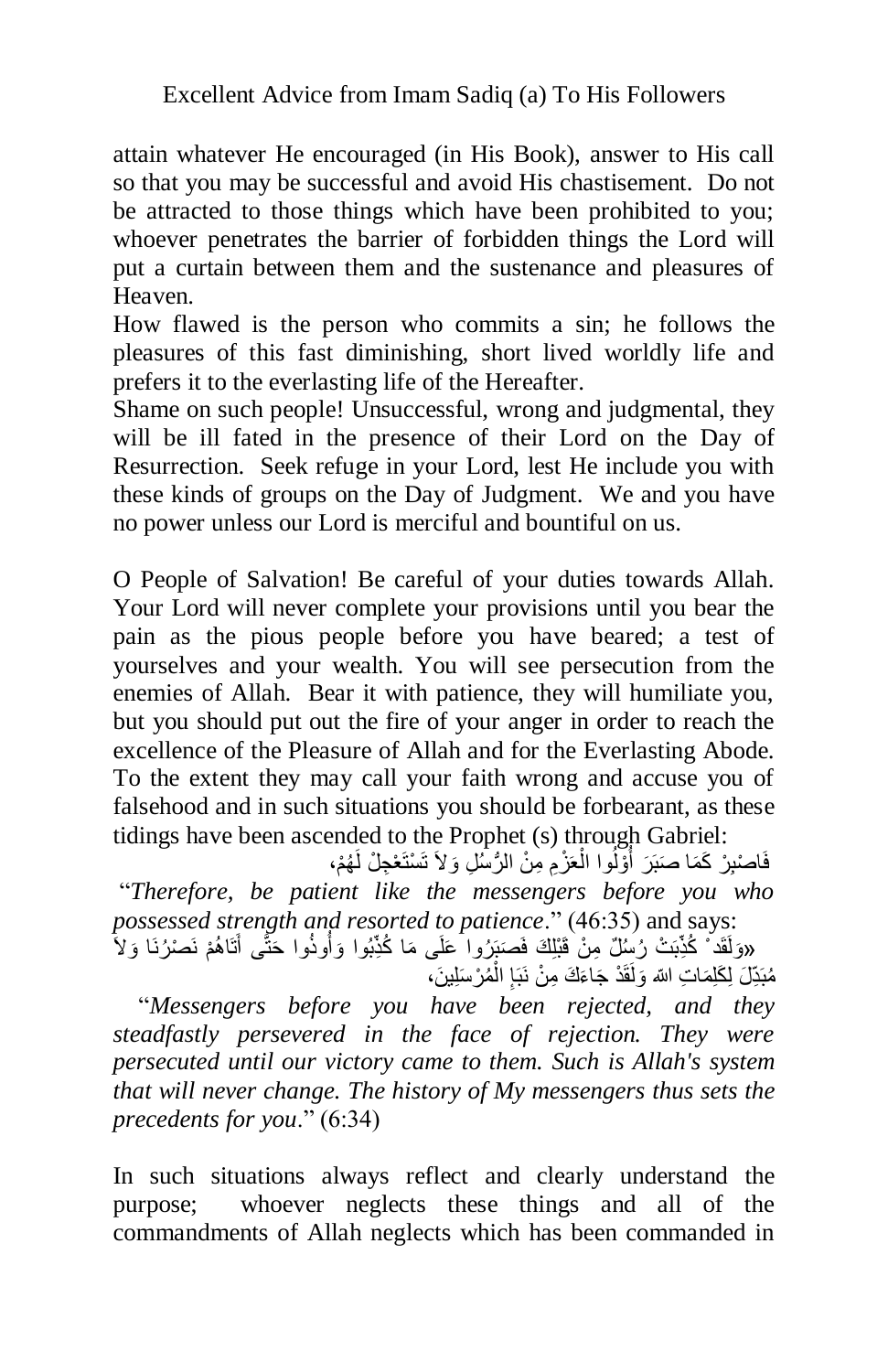the Holy Quran and thus have forsaken the Religion of Allah. Whoever forsakes His Religion, and disobeys Him has invoked His anger and the Almighty will put his face in Hell disgracefully.

O, those who tasted the Mercy of Allah! Know that He has completed his favors to you. Know that the Almighty has not given anyone permission to seek the commands of religion through desires, self perspective, and analogy (Qiyas). The Almighty has revealed and explained everything in His Book, The Quran. In order to have knowledge of the Quran the Almighty has given some people an ability to interpret this Holy Book; He has not let these people interpret this according to their own desires. The Lord has made them free from this knowledge. These are the very people He has called the "Possessors of the Message" (Ahluz Zikr). He has commanded humanity to follow them. These are those who possess the Knowledge of the Quran and with the permission of their Lord they guide people towards the right path according to the abilities of the seekers. No one has the right to turn their faces against those whom the Lord has given knowledge.

The actions of the Kuffar are the fruits of their caprice, although the Prophet of Allah before his death clearly advised them to follow them (Ahlul Bait). They said: "After the Almighty has taken His Messenger back from us, after all his advice, it is up to us to change according to the need of the demands of people although it might be against the guidelines of the Almighty and His Messenger." No one openly rebels against the commands of the Almighty like these people do. By Allah, the right of the Lord upon the creatures is that they should follow the commands of Him in the life of the Prophet (s) as well as after. The enemies of Allah could very well argue that those who became the followers of Mohammad (s) also acted upon their own limited intellect with the use of analogy (Qiyas). If anyone says affirmatively to this, by Allah he accused Him of being a liar and he is in an abyss of misguidance; if they say no and accept that no Muslim has the right to follow his own opinion, and analogy (Qiyas), he has accepted his own faults. They accepted the clear argument that after the demise of the Prophet (s) one should follow the command of the Almighty and He also is true in His sayings, says: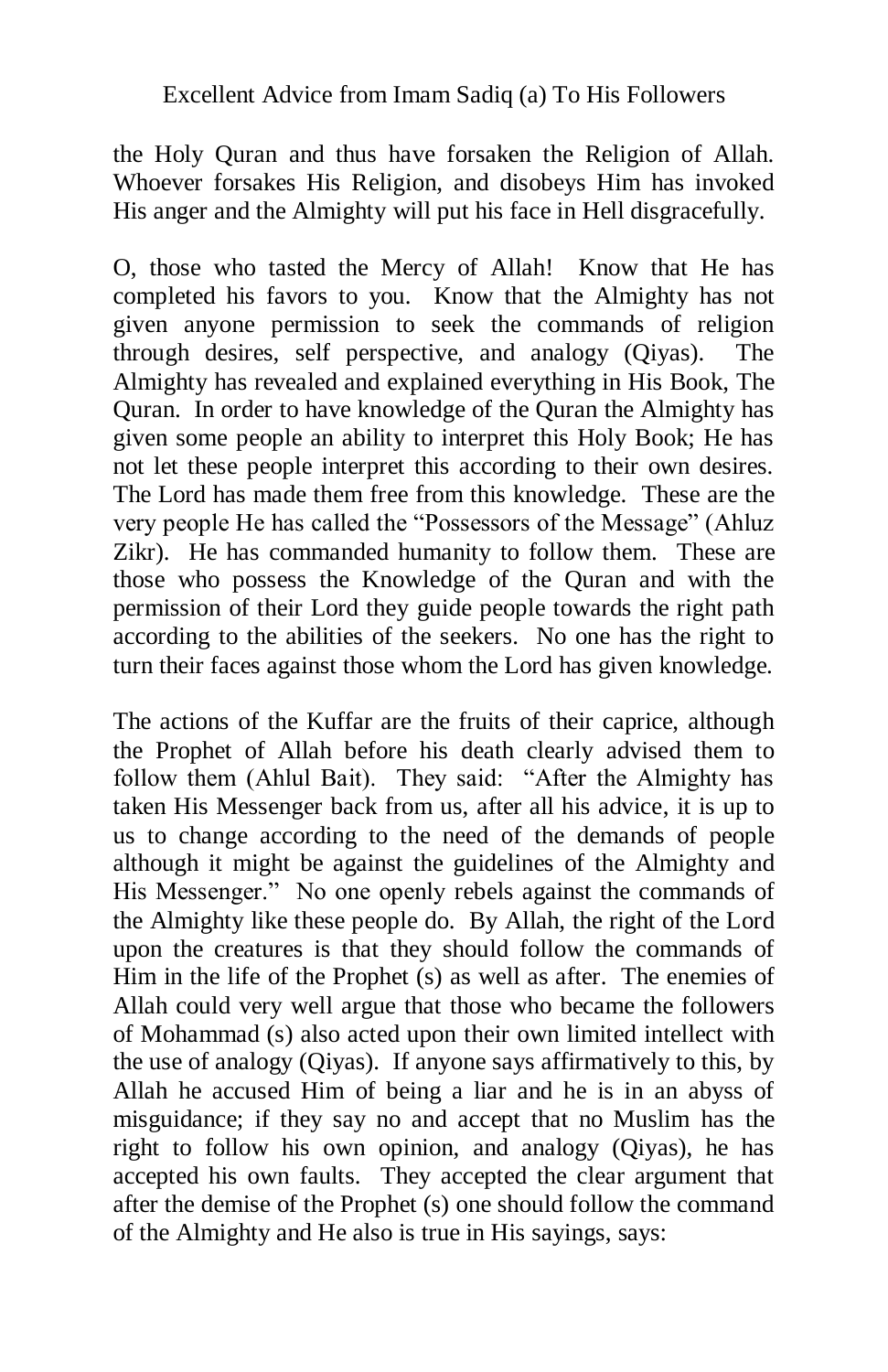«وَمَا مُحَمَّدٌ إِلاَّ رَسُولٌ قَدْ خَلَتْ مِن قَبْلِهِ الرُّسُلُ أَفَإِيْنِ مَّاتَ أَوْ قُتِلَ انقَلَبْتُمْ عَلَىآ أَعْقَبِكُمْ َ َ ׀<br>֧֜ َ وَمَن يَنقَلِبْ عَلَى عَقِبَيْهِ فَلَن يَضْرَّ اللَّهَ شَيْـءًا وَسَيَجْزِى اللَّهُ الشَّـكِرِينَ؛

"*Muhammad was no more than a messenger like the messengers before him. Should he die or get killed, would you turn back on your heels? Anyone who turns back on his heels does not hurt Allah in the least. Allah rewards those who are appreciative.*" (3:144)

This ayat makes it clear that one should obey the Almighty during and after the life of the Prophet (s); likewise in the life of the Prophet (s) no one has the right to follow the religion according to his caprice, opinion and analogy (Qiyas), which ultimately contradicts the commands of the Lord and Prophet Mohammad (s). Similarly it is not right to follow his own caprice, opinion and analogy (Qiyas) after the life of Prophet Mohammad (s).

Invoke Allah profusely! The Almighty loves those who invoke Him and He has promised to fulfill their wishes. Supplications of the believers are considered to be an act of worship that results in the increasing of sustenance. During the day and night as much as you can worship Allah; He has promised that those who remember Him He will also remember them. Always strive hard in His obedience! His obedience will make Him available for you. َوبَا ِطنَهُ؛ :said Allah Almighty ِم ُروا َظا ِه َر ا ْالِءث َوذَ" »*You shall avoid*  **ٔ** *obvious sins, as well as the hidden ones*." (6:120)

You should know and avoid those things that the Almighty has commanded to be forbidden which are clearly seen and explained in the traditions of the Prophet (s). Don't ever follow your own desires and personal opinion which will lead you towards misguidance. Indeed, the most misguided in the eyes of the Almighty are those who follow their own caprice and opinion and deny His guidance. As much as you can do good: indeed whatever good you do will reflect on to yourself and what ever bad you do will also reflect on to yourself. Be humble with others but never let others control you in such a way that you could be disobeying the commands of Allah.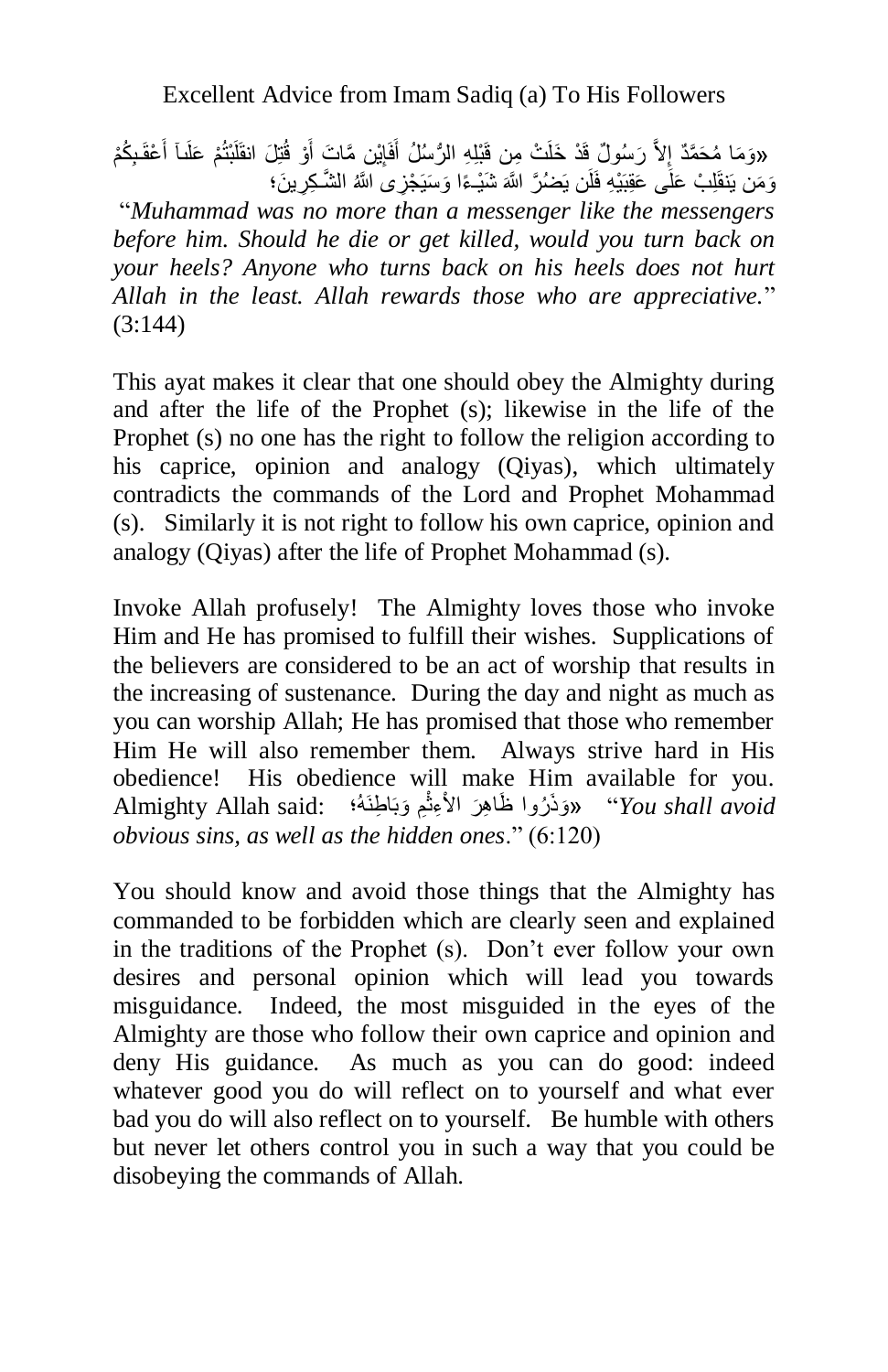Be careful of using foul language against the enemies of the Almighty in the presence of others for if they hear your utterance they may sabotage your Lord to counter your aggression. It is good for you to know the intensity of their animosity towards the Almighty. Whoever blasphemes the guardians of the Almighty indeed has blasphemed the Almighty Himself. Who is worse in the eyes of the Almighty then those who blaspheme the Lord and His guardians? Thus you should deal with them with calmness and obey your Lord; لاقوة الا بالله "there is no power and strength but the power of Allah."

O, our followers! Beware that Allah is watchful of your lives! You should cling to the traditions of the Prophet (s) and the Imams (a) after him. Whoever follows them has guided himself and whoever keeps away from them has gone astray. Our father the Prophet of Allah (s) said: "Keeping up to the true traditions although it might be little, is more dear in the eyes of Allah and also beneficial than struggling a lot in following self made innovations and self desires and caprices. Following innovations, desires and caprices without the guidance of Allah is misguidance and each misguidance is an innovation and the destiny of each innovation is the Hell fire. One will never receive the favors of Allah until following the command of Allah and persevering on His path and seeking His pleasures; these are the proofs of the obeying of your Lord.

You should know and act upon Allah's commands whether it might be likable or dislikable; you should be pleased with it. The Almighty will never act upon that which is not suitable for Him.

Offer your prayers on time, especially the middle prayer as your Lord has advised you and the believers and to those before you in the Heavenly Books. "*You shall consistently observe the Contact Prayers, especially the middle prayer, and devote yourselves totally to Allah.*" (2:238)

Be good to the needy Muslims, whoever sees them and shows pride over them will go away from the religion of Allah, He will make such a person despised and will be blind to all that is good.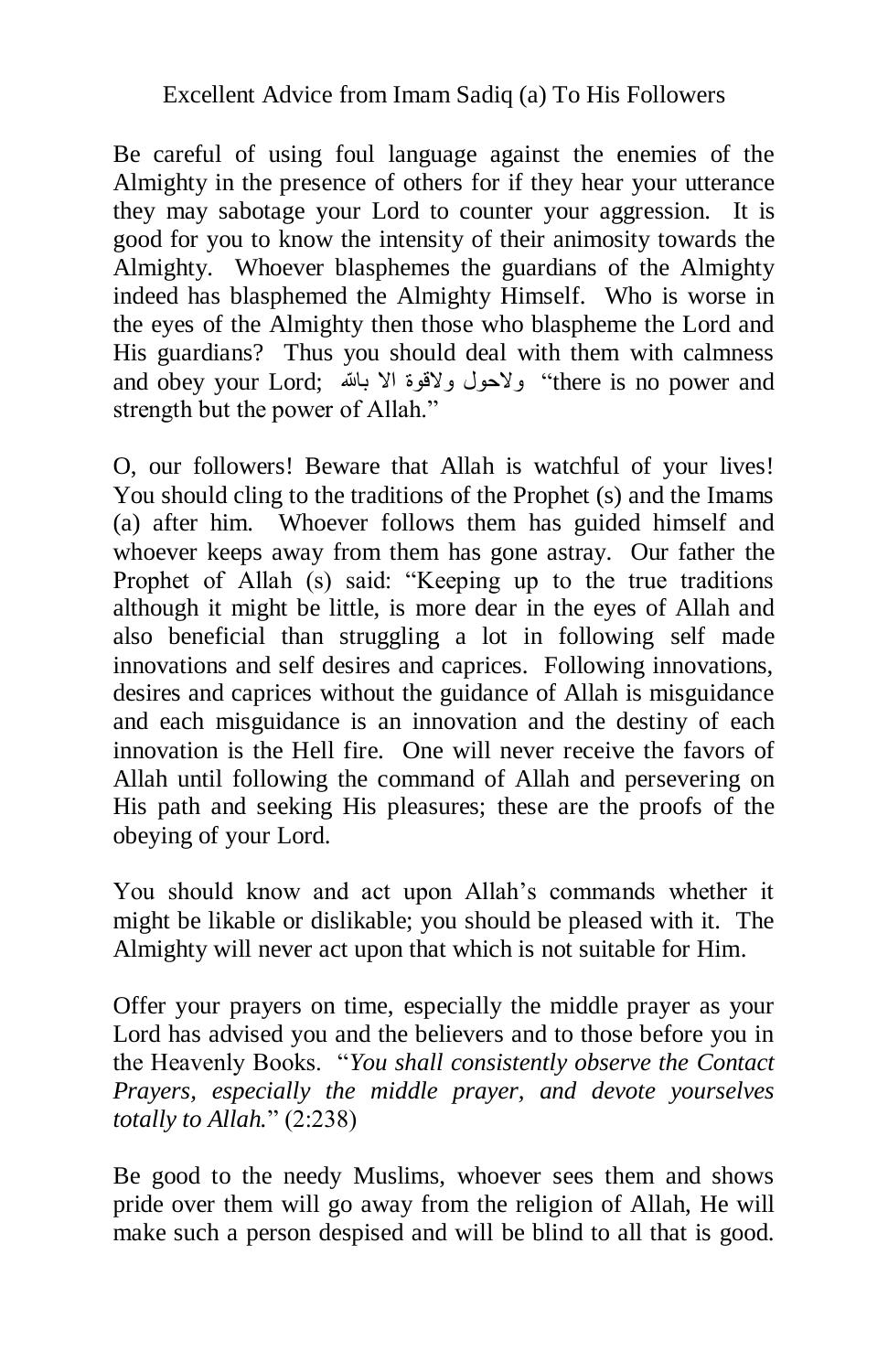Our father the Prophet of Allah (s) said: "Allah has bestowed upon me his favors and commanded me to be good to the afflicted Muslims. Know that whoever disgraces a Muslim Allah will afflict him of the disgrace so that people will be despising him. Th Lord also despises him." Be fearful of Allah regarding the needy Muslims; their right on you is that you should be friendly with them; indeed Allah (s) has commanded his Prophet (s) to be friendly with them. Thus Almighty will never be pleased with those who are not friendly with those to whom the Lord has commanded to be respectful, has disregarded the command of Allah and His Messenger (s) and whoever dies in this status will be one of the misguided ones.

Be away from pride and haughtiness, haughtiness (Takabbur) is the embellishment of the Lord. Whoever embellishes himself with his Lord; He will break his back and on the Day of Judgment disgrace him.

Don't ever be cruel to each other for cruelty is not a quality of good people. Whoever transgresses and misbehaves, indeed the Lord will pay him back what he has done. The Almighty lends His hands to the oppressed, and whoever gets the help of the Lord will be successful.

Don't ever be jealous between each other, jealousy is a root of Kufr.

Don't ever be cruel towards an oppressed Muslim, if you are, he will curse you; his curse will be granted by his Lord. The Prophet of Allah (s) many times mentioned that: "No doubt the supplication of an oppressed will be accepted".

You should help each other; our father the Prophet of Allah (s) has been said: "The help of a Muslim is a greater recompense than one month of Fasting with seclusion (`Eitikaf) in the great Masjid al-Haram."

Don't be hard on a Muslim who cannot pay the debt. The Prophet of Allah (s) said: "A Muslim has no right to be harsh on a person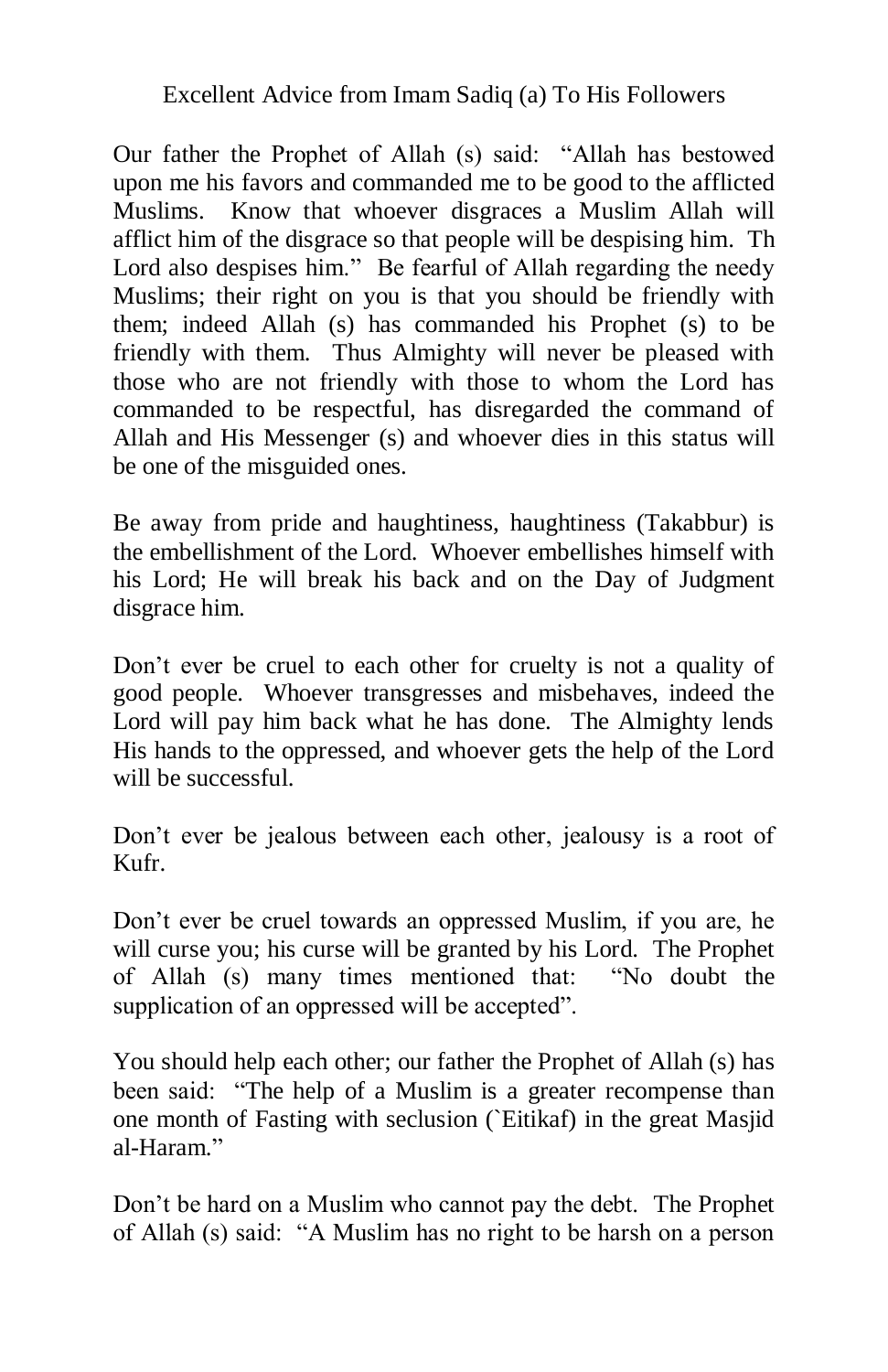who owes a debt, whoever gives respite to a debtor the Almighty will shade them on the day where no shadow exists but the Shadow of the Lord."

O, the receivers of the mercy of the Lord, you have been gifted a rank above others! Don't ever delay the right of your Lord on you days on days and hours on hours. Whoever hastens to pay the rights of his Lord, the Almighty is capable of paying his due in this world and in the Hereafter. Whoever delays his duty towards his Lord, He is capable of abandoning his sustenance. Whoever abandons his sustenance will never be able to attain it. Pay your due which has been prescribed by your Lord so that your sustenance becomes clean and functional which has been promised by your Lord, there shall be increase in your provisions; no one is aware of the intensity of the favors of the Lord of the worlds.

O people! Be fearful of Allah, so that you may not put your Imam in distress and make his job harder. Whoever makes the duty of the Imam difficult is not amongst the good followers of him; and he is not one of those who know the virtues of the Imam and acknowledges his rights and is aware of his position. Whoever does this in the presence of the Imam has made his job difficult and has placed him in distress. Whenever the Imam curses due to the burden which has been placed on him by the enemies of Allah; his curse will fall on that person from his Lord. The Curse of the Lord from Him and His angels and Messengers will fall on those who became the cause of this curse.

O Shi'as! You should know that the Almighty's tradition upon the pious has been that whoever are friends with the true believers will meet his Lord; he should love his Lord and the Messengers and whoever became closer to them. He should distance himself from their enemies, although he might have received some favors from them. Neither close rank angels, Messenger nor those who are lower in ranks will understand the essence of the favors of their Lord. Don't you hear the virtue which has been given to the followers of the Imams; they are in fact the believers:

«وَمَنْ يُطِعْ الله وَالرَّسُولَ فَأُوْلَٰئِكَ مَعَ الَّذِينَ أَنْعَمَ الله ُ عَلَيْهِمْ مِنْ النَّبِيِّينَ وَالصِّدِّيقِينَ َ َّ ُ وَالشُّهَدَاءِ وَالْصَّالِحِينَ وَحَسُنَ أَوْلَئِكَ رَفِيقا؛ ا<br>ا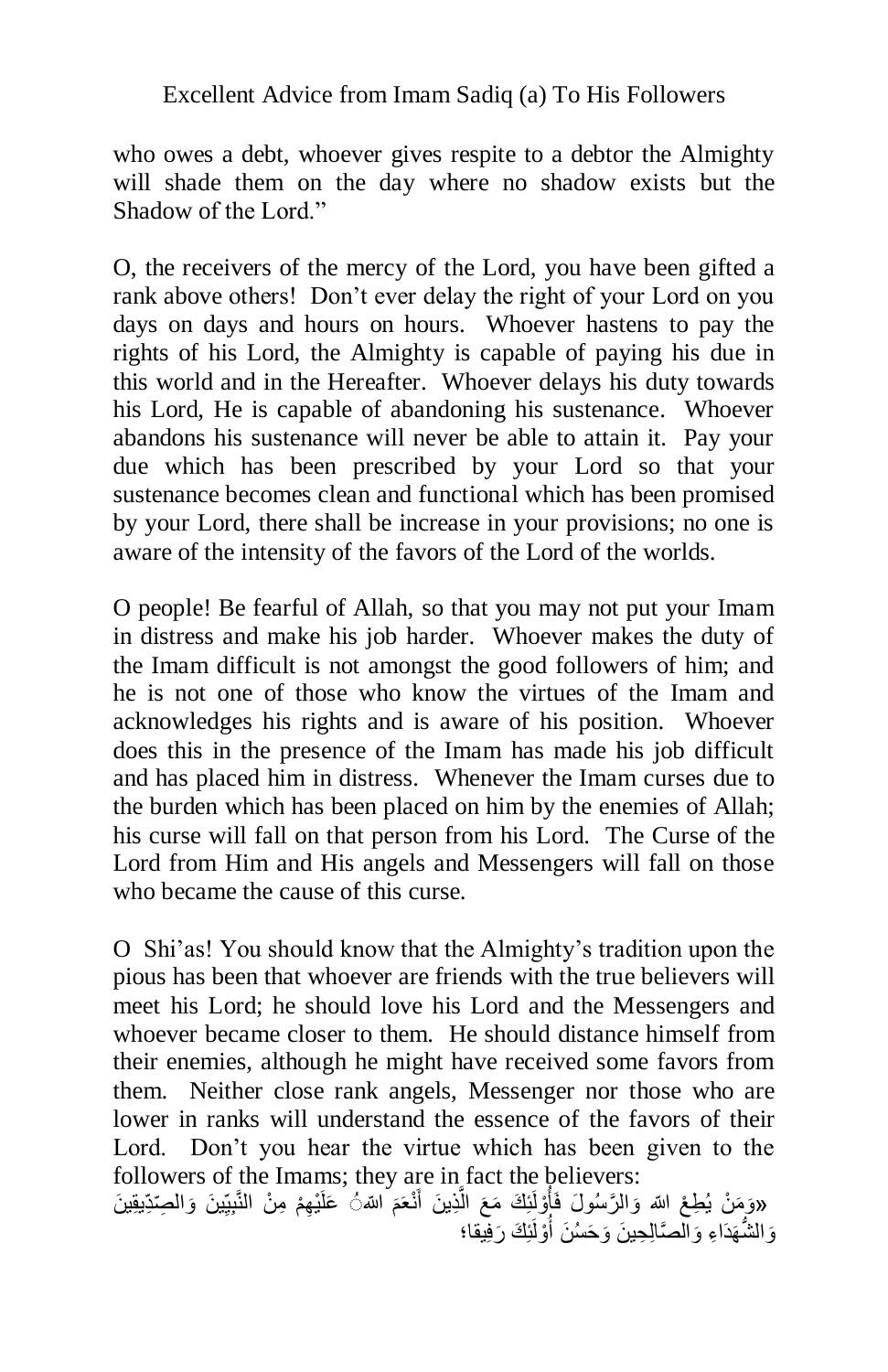*"Those who obey GOD and the messenger belong with those blessed by GOD - the prophets, the saints, the martyrs, and the righteous. These are the best company."* (4:69).

This is the rank of the followers of the guided Imams, thus how can we comprehend the rank of those who have been favored by Almighty?

If anyone wants his belief to be completed and become a true believer, he/she should attain the status of Taqwa (fear of Allah) according to the manner which has been prescribed for the believers such as:

Establish prayers

Pay Zakat

They should support Qarzul Hasanah on the path of Allah.

They should avoid all kinds of filthiness and dirtiness whether it is open or hidden

They should be careful of doing that which the Lord has made unlawful (Haram) open or hidden. Indeed Almighty Allah says:

«وَالَّذِينَ إِذَا فَعَلُوا فَاحِثْنَةً أَوْ ظَلَمُوا أَنْفُسَهُمْ ذَكَرُوا الله فَاسْتُغْفَرُوا لِذُنُوبِهِمْ وَمَنْ يَغْفِرُ َ َ َّ الذُّنُوبَ إِلاَّ الله

"*If they fall in sin or wrong their souls, they remember Allah and ask forgiveness for their sins - and who forgives the sins except Allah*". (3:135)

Meaning, the believers before you when they committed sins unknowingly realized they had committed a sin against their Lord and abandoned a good deed, then sincerely sought the pardon of the Almighty and returned back to doing the opposite of what they did. This is the meaning of the words of the Lord: "*and they do not persist in sins, knowingly*." (3:135) You should know that the commands of prohibitions of the Almighty, whatever He commanded you should be obeyed, and whatever He prohibited should be abandoned. Whoever follows the Almighty is His servant and receives His favors. Whatever has been prohibited by Him and is not followed he has disregarded his commands and if he dies in such a non obeying state the Lord will put him into the Hell fire disgraced and miserable.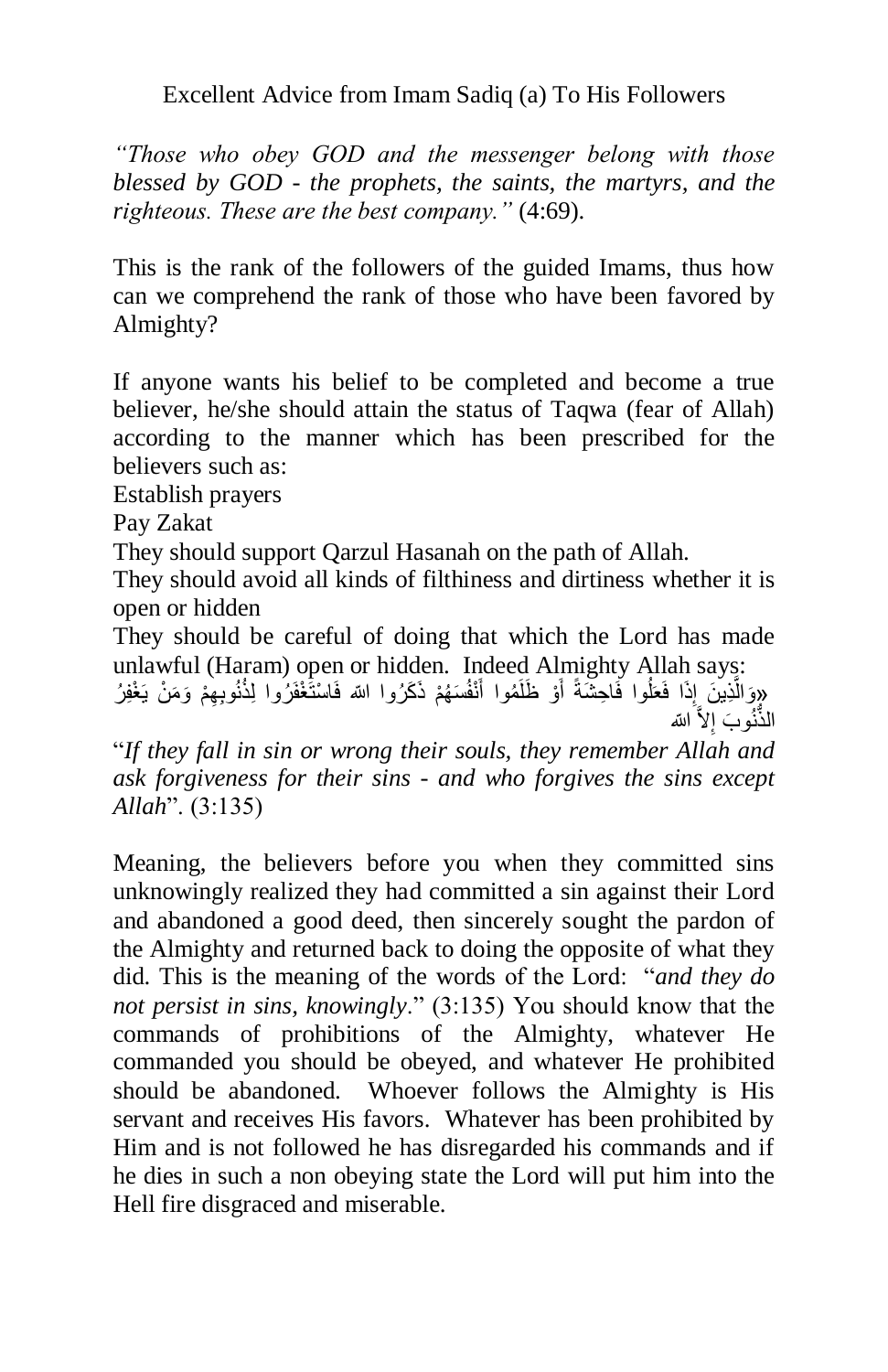You should know that the Almighty has no association - neither his creatures nor his close rank angels and Messenger but by commanding on them. If you want to become a true believer you should try to follow the commands of the Lord, for surely there is no power but the Power of Allah. «لو لاقوة الأ بالله

You should be aware that Islam is submission and submission is Islam. Whoever is submitted to Him is truly a Muslim and whoever is not submitted he is not a Muslim. Whoever wants to reach the peak of excellence he should obey the command of His Lord; whoever has accepted the command he has reached the peak of excellence.

Be careful that you do not commit sins, whoever commits sins he has done harm to himself; between the good deed and bad deed no third person exist. The effect of the good doers in the presence of their Lord is Heaven and the punishment of the bad deeds is the Hell fire. You should make yourself obey your Lord and keep aloof from sins; you should know that noone can defend you in front of the Lord, neither the close rank angels nor the high rank Messenger. Thus whoever desires to receive the intercession of the interceder, he should be seeking the pleasure of the Almighty. None can attain the pleasure of the Almighty unless he obeys Him, obeys His Messenger and the successors of the Messengers from the family of Prophet Mohammad (s). Disobeying them will be counted as disobeying their Lord.

Beware! The deniers are the liars and liars are the hypocrites. The Almighty has said concerning the hypocrites:

«إِنَّ الْمُنَافِقِينَ فِي الدَّرْكِ الأَعَسْفَلِ مِنْ الَّذَّارِ وَلَنْ تَجِدَ لَهُمْ نَصِيرِ ا ْ ِ "*The hypocrites will be committed to the lowest pit of Hell, and you will find no one to help them*." (4:145)

Those of you who have committed to the command of the Almighty and are fearful of none but Him; should not be fearful of those the Almighty has not recognized as truthful as they do not possess truth. For whom your Lord has not recognized as people of truth and legitimacy, these are without any doubt from amongst Human and the Jinn, devils. Human devils have a lot of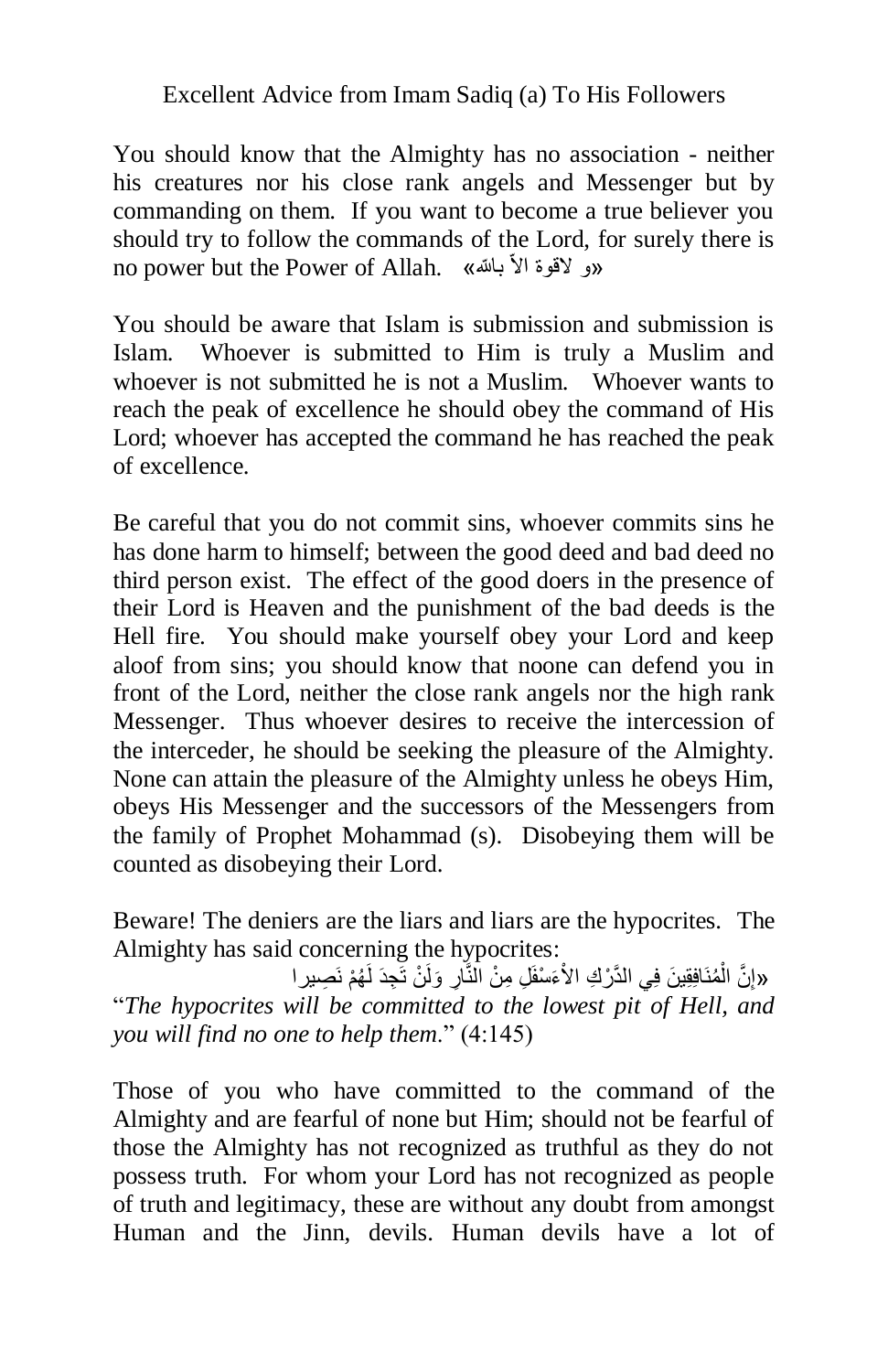deceitfulness and treachery. The religion has not been prescribed for the deceived ones. The ones who wish to deceive use the tactic of creating doubt and uncertainty in the hearts of the believers. As The Almighty has said in His Book:

«وَدُّواْ لَوْ تَكْفُرُونَ كَمَا كَفَرُواْ فَتَكُونُونَ سَوَآءً فَلاَ تَتَّخِذُواْ مِنْهُمْ أَوْلِيَآءَ حَتَّى يُهَاجِرُواْ فِى َ سَبِيلِ اللَّهِ فَإِن تَوَلَّوْ أَ فَخُذُو هُمْ وَاقْتُلُو هُمْ حَيْثُ وَجَدتُّمُو هُمْ وَلاَ تَتَّخِذُواْ مِنْهُمْ وَلِيًّا وَلاَ نَصِيرًا َّ "*They wish that you disbelieve as they have disbelieved, then you become equal. Do not consider them friends, unless they mobilize along with you in the cause of Allah. If they turn against you, you shall fight them, and you may kill them when you encounter them in war. You shall not accept them as friends, or allies*." (4:89)

The Almighty has prohibited His friends to be the friends of His enemies.

The tactics of the deceivers should never make you fearful and stop you from your duties of helping the truth which is in your natural makeup. You should defend skillfully against their wickedness; this should be done with the intention to seek the nearness of your Lord. There is no need to manifest your religious principles onto them, because there is no good from them for you. They will be enemies of you if they hear anything from you; they use their entire pretext to propagate and try their best to annihilate you; whatever little weakness you have they will try to stand against you. You should know your stance when it comes to dealing with people of falsehood. It is not appropriate for the people of truth to follow the customs of falsehood. The Almighty has not made people of truth and people of falsehood equal; don't you understand the clear argument of the holy Quran:

«أَمْ نَجْعَلُ الَّذِينَ آمَنُوا وَعَمِلُوا الصَّالِحَاتِ كَالْمُفْسِدِينَ فِي الأَعَرْضِ أَمْ نَجْعَلُ الْمُتَّقِينَ ْ َ ْ َّ َ كَالْفُجَّارِ ؛ ْ

"*Shall we treat those who believe and lead a righteous life as we treat those who commit evil on earth? Shall we treat the righteous as we treat the wicked?*" (38:28)

You should be elevating yourself to a higher degree than the people of falsehood; you should never display falsehood to the people. You are greater than that in the presence of the Almighty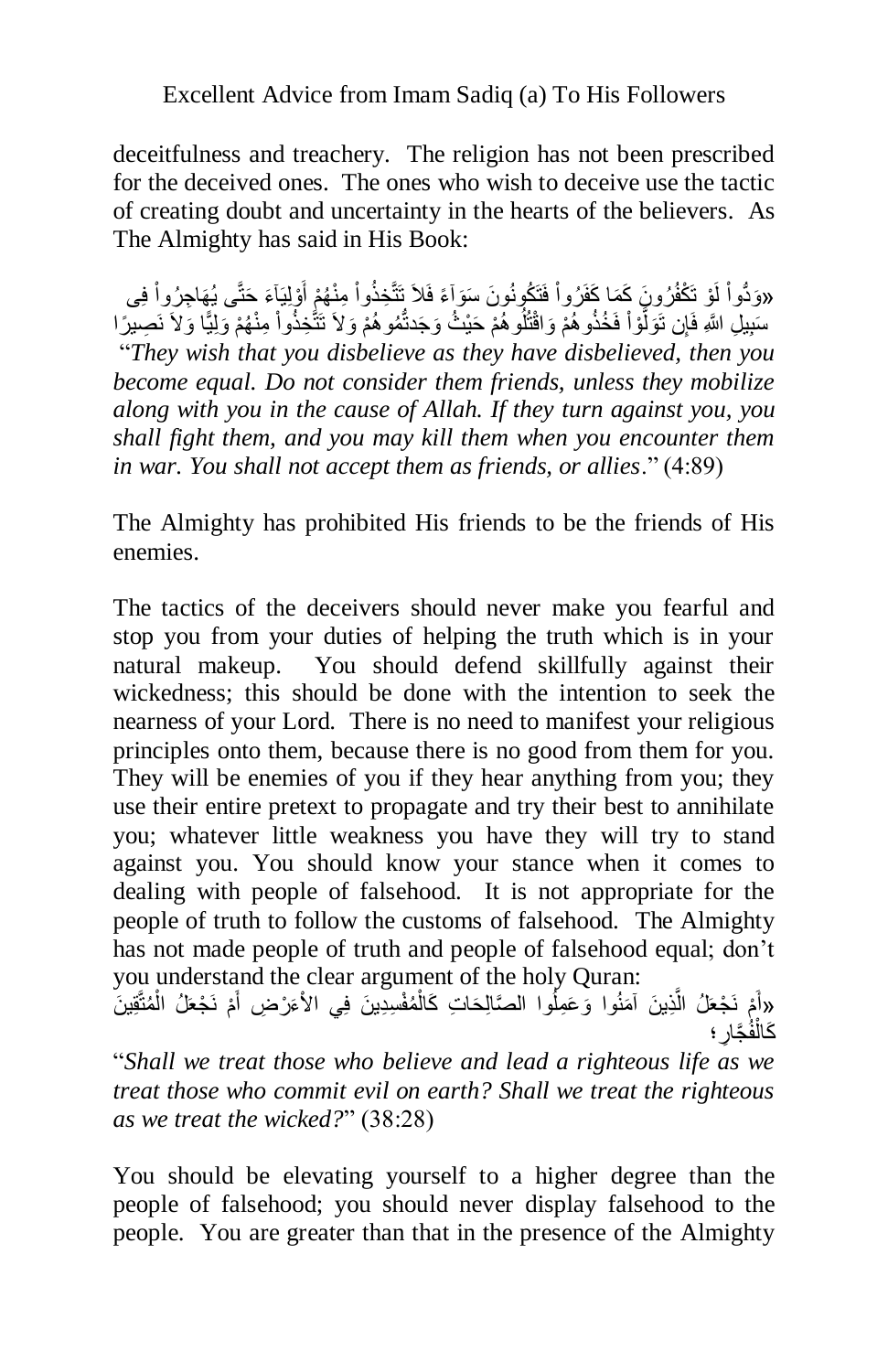Allah the Exalted to Him belongs the loftiest of similitude, and to your leader (Imam) to whom you believe.

O, people of integrity! You should never distance yourself from the commands of your Lord. Always be His humble servants; to the extent if you disobey Him, He might amend His favors. You should, for the sake of your Lord, be friends with those who possess beliefs like you; you should be enemies for the sake of your Lord of those who are your foes. Don't ever refuse those who are your fellow believers; be away from those who turn their face from your faith and with you and with your fellow believers they show animosity.

This is our method of teaching and the instruction of your Lord; Keep it, reflect and think over it and don't ever put it aside. Whatever is good for your guidance act upon it and whatever goes along with your desires and caprices ignore it. Never feel great against your Lord! You should know that no one is greater than Him; you should be making His religion great, for the sake of Allah you should go on the straight path, don't ever go back otherwise you will be unsuccessful. May Allah protect us from boasting against Him: «ولأقوّة لنا ولكم الأ بالله» "We do not posses any power, all power belongs to Allah."

Have perseverance against the calamities of this world; it is better for you to show steadfastness in the presence of the continuous trials of this world, there is a greater reward in the Hereafter from the Master of the Worlds in obeying the Almighty and His authority and the authority of those about whom He has commanded to be friends and followers (the Imams (a)). You should be disobeying those who you are forbidden to obey even though you may gain the riches of this fleeting world. The Almighty Allah has guided you in the Quran by conveying signs and commanded you to obey them:

«وَجَعَلْنَاهُمْ أَئِمَّةً يَهْدُونَ بِأَمْرِنَا وَأَوْحَيْنَا إِلَيْهِمْ فِعْلَ الْخَيْرَ اتِ وَإِقَامَةِ الصَّلاَةِ وَإِيتَاءَ الزَّكَاةِ ْ ِ َ َ َ ْ وَكَانُوا لَذَا عَابِدِينَ؛

"*We made them imams who guided in accordance with our commandments, and we taught them how to work righteousness,*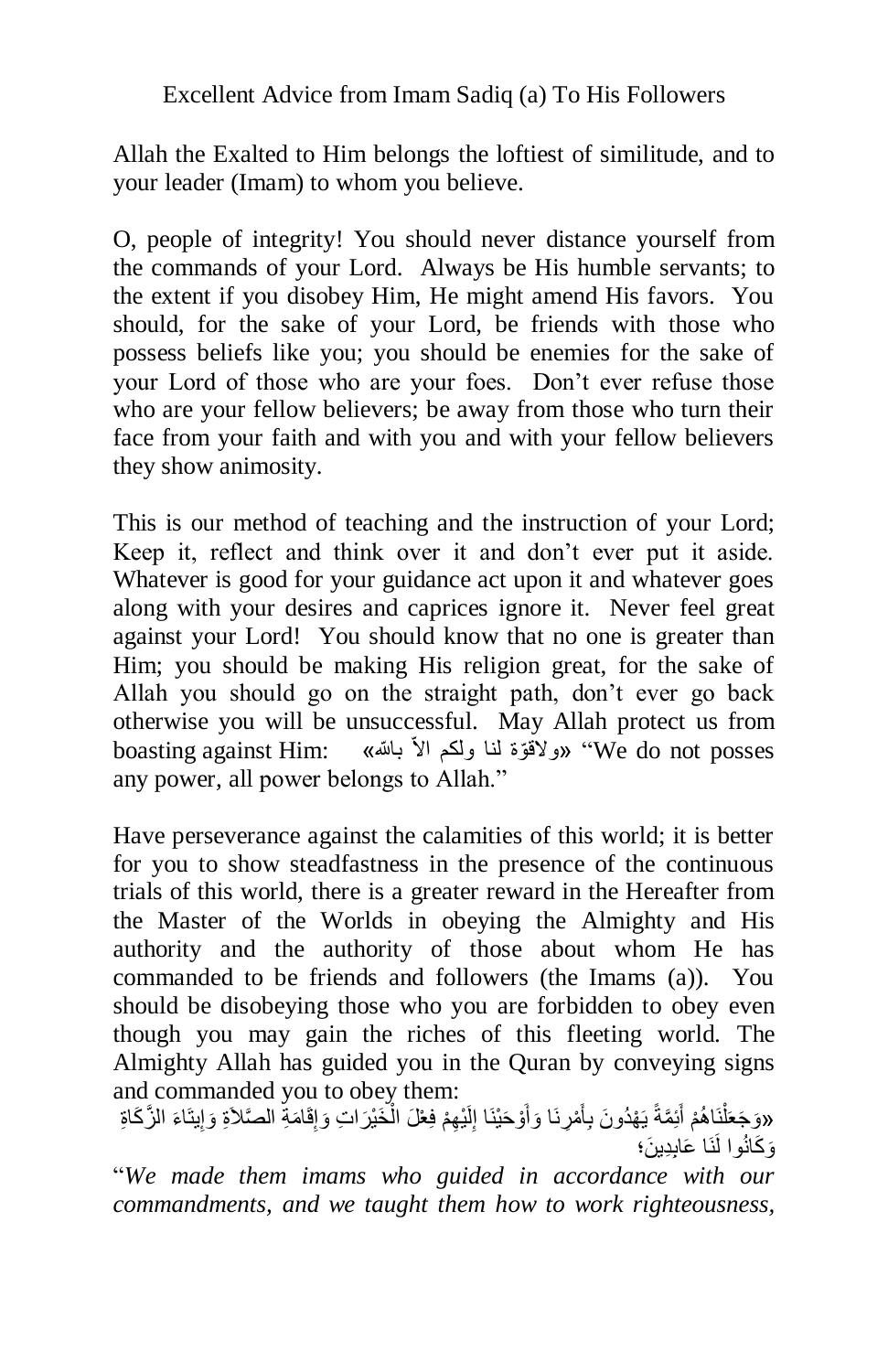## *and how to observe the Contact Prayers (Salat) and the obligatory charity (Zakat). To us, they were devoted worshipers*."(21:73)

Almighty has commanded to obey these whose friendship and guardianship has been made compulsory. He has commanded us to avoid the guardianship of those who will misguide us. The Almighty Allah has prophesied about the forth coming government of His deputies (Imams (a)) who are in the progeny of the Prophet of Allah, Mohammed (s); you should obey the Holy Prophet Mohammad (s) and the Messengers before him. You should reflect upon those stories of the Prophets, their followers and their trials in the Quran. You should besiege your Lord to give you perseverance during the duration of trials, calamities and happiness as it has been granted by Him to the Prophets and Messengers. You should never fall into the trap of falsehood nor seek their pleasure. It is upon you to emulate the people of piety and dignity, their tranquility, their forbearance, their humbleness and their modesty from the forbidden things of the Lord; their sincerity and struggle in attaining His pleasures (Riza) by obeying Him. If you don't do this you will not attain the status of those who enjoy a lofty status in the presence of their Lord.

You should know that if Allah wants to bestow upon his servant a favor He guides his heart to the acceptance of the truth of Islam. When this blessing has been given, his tongue will speak only the truth and he will lovingly act upon his beliefs. Once these three things have been given by the Lord, his faith will be protected and if he dies in such a state he will be raised with the virtuous. If Allah does not want a servant to be pious, He will leave him on his own; such a person speaks with his tongue but his heart is not present. He never inspires him to do good deeds; when this status falls upon him and he dies in such a state he will be in the eyes of his Lord regarded as a hypocrite. If you want to be with the virtuous, you should besiege Allah to open your heart for the acceptance of Islam, and your tongue for the utterance of truth, you should keep this status until your last moment of life.

 Power the but power no is There« و القوة اال با ّلل والحمد ّلل رب العالمين«.. of Allah and all praises belong to Him the Lord of the worlds. 1